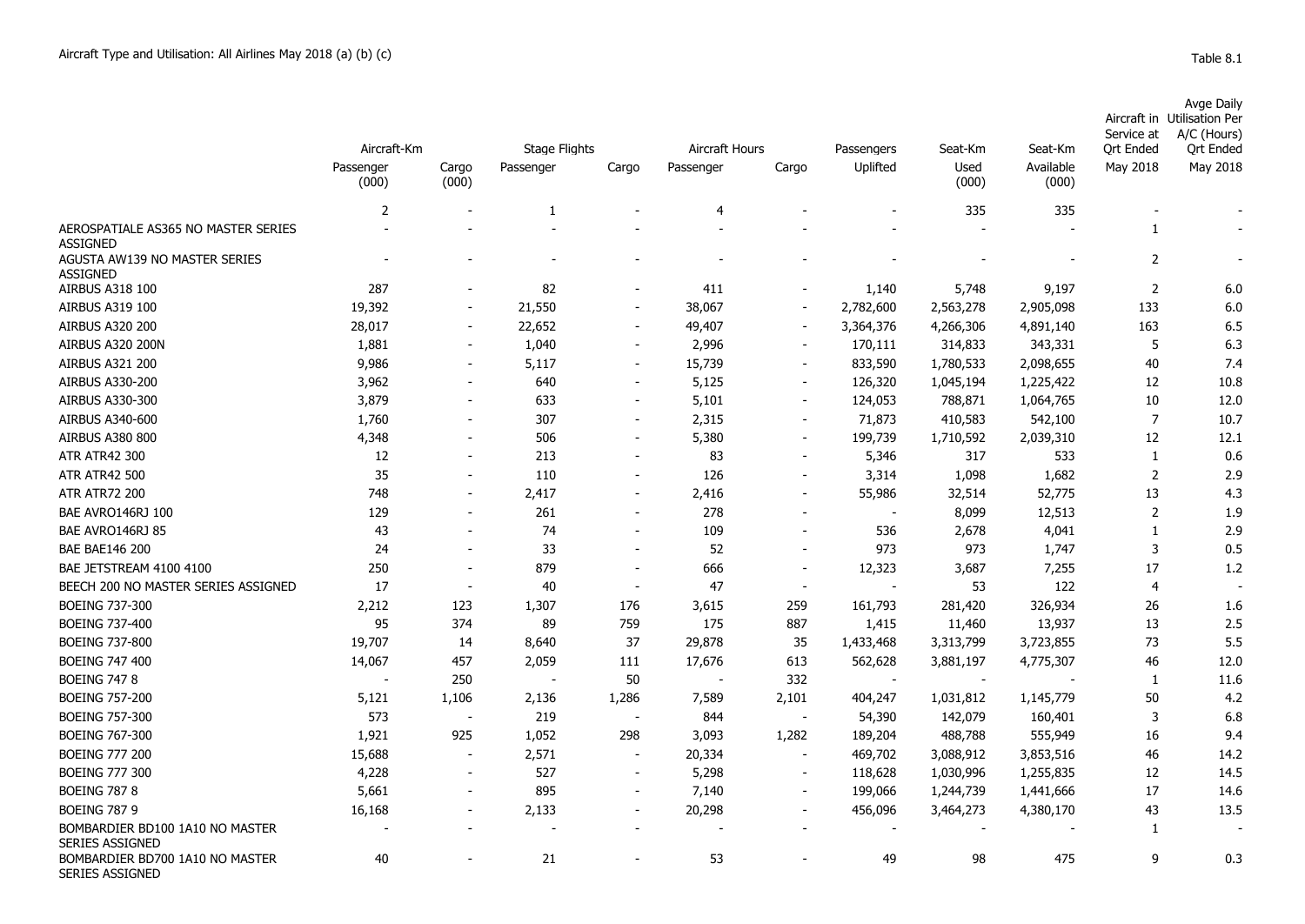|                                                           | Aircraft-Km        |                | Stage Flights | Aircraft Hours           |           | Passengers               | Seat-Km                  | Seat-Km       | Service at<br>Ort Ended  | Avge Daily<br>Aircraft in Utilisation Per<br>A/C (Hours)<br>Ort Ended |                          |
|-----------------------------------------------------------|--------------------|----------------|---------------|--------------------------|-----------|--------------------------|--------------------------|---------------|--------------------------|-----------------------------------------------------------------------|--------------------------|
|                                                           | Passenger<br>(000) | Cargo<br>(000) | Passenger     | Cargo                    | Passenger | Cargo                    | Uplifted                 | Used<br>(000) | Available<br>(000)       | May 2018                                                              | May 2018                 |
| BOMBARDIER BD700 1A11 NO MASTER<br><b>SERIES ASSIGNED</b> |                    |                |               |                          |           |                          |                          |               |                          | 1                                                                     |                          |
| BOMBARDIER CL600 2B19 NO MASTER<br><b>SERIES ASSIGNED</b> | 9                  |                | 10            |                          | 12        |                          | 113                      | 99            | 121                      | $\mathbf{1}$                                                          | 0.2                      |
| BRITTEN NORMAN BN2A UNDESIGNATED<br><b>MASTER SERIES</b>  | 16                 | $\overline{a}$ | 468           | $\overline{\phantom{a}}$ | 118       | $\overline{\phantom{0}}$ | 1,936                    | 88            | 131                      | $\overline{2}$                                                        | 2.0                      |
| CANADAIR CL600 2B16 600                                   | 49                 |                | 32            |                          | 68        |                          | 69                       | 110           | 488                      | $\overline{7}$                                                        | 0.1                      |
| CESSNA 310 NO MASTER SERIES ASSIGNED                      |                    |                |               |                          |           |                          |                          |               |                          | $\overline{4}$                                                        |                          |
| CESSNA 402 NO MASTER SERIES ASSIGNED                      |                    |                |               |                          |           |                          |                          |               |                          | 1                                                                     |                          |
| CESSNA 404 NO MASTER SERIES ASSIGNED                      |                    |                |               |                          |           |                          |                          |               |                          | 5                                                                     |                          |
| CESSNA 510 NO MASTER SERIES ASSIGNED                      |                    |                |               |                          |           |                          |                          |               |                          | 3                                                                     |                          |
| CESSNA 560 NO MASTER SERIES ASSIGNED                      |                    |                |               |                          |           |                          |                          |               | $\overline{\phantom{a}}$ | $\overline{2}$                                                        | $\overline{\phantom{a}}$ |
| <b>CESSNA F406 NO MASTER SERIES</b><br><b>ASSIGNED</b>    | 1                  |                | 3             |                          | 1         |                          | $\overline{\phantom{a}}$ | 2             | $\overline{4}$           | 6                                                                     | $\overline{\phantom{a}}$ |
| DASSAULT FALCON 2000 NO MASTER<br><b>SERIES ASSIGNED</b>  | 10                 |                | 9             | $\overline{a}$           | 15        |                          | 20                       | 18            | 92                       | $\overline{4}$                                                        | $\blacksquare$           |
| DASSAULT FALCON 7X NO MASTER SERIES<br><b>ASSIGNED</b>    | 4                  |                | 4             |                          | 5         |                          | 4                        | 3             | 49                       | 5                                                                     | 0.1                      |
| DASSAULT FALCON 900EX NO MASTER<br><b>SERIES ASSIGNED</b> | 25                 |                | 16            | $\overline{\phantom{a}}$ | 30        |                          | 99                       | 122           | 315                      | 3                                                                     | 0.2                      |
| DE HAVILLAND DHC6 400                                     | 58                 |                | 342           | $\blacksquare$           | 315       |                          | 3,500                    | 608           | 1,096                    | 3                                                                     | 2.7                      |
| DE HAVILLAND DHC8 400                                     | 4,102              | ÷,             | 9,492         | $\overline{\phantom{a}}$ | 11,779    | $\sim$                   | 563,950                  | 246,369       | 319,971                  | 55                                                                    | 5.4                      |
| <b>DORNIER 228 200</b>                                    | 39                 | ٠              | 426           | $\blacksquare$           | 205       | $\overline{a}$           | 4,756                    | 444           | 707                      | $\overline{4}$                                                        | 1.4                      |
| DORNIER 328 NO MASTER SERIES<br><b>ASSIGNED</b>           | 120                | $\overline{a}$ | 326           | $\overline{\phantom{a}}$ | 366       | $\overline{\phantom{a}}$ | 5,833                    | 2,266         | 3,723                    | $\overline{2}$                                                        | 3.0                      |
| <b>EMBRAER EMB135 NO MASTER SERIES</b><br><b>ASSIGNED</b> | 332                | $\blacksquare$ | 522           | $\sim$                   | 685       | $\blacksquare$           | 11,127                   | 7,011         | 11,357                   | 6                                                                     | 3.7                      |
| <b>EMBRAER EMB145 NO MASTER SERIES</b><br><b>ASSIGNED</b> | 1,504              |                | 2,488         |                          | 3,153     |                          | 51,551                   | 45,199        | 73,881                   | 21                                                                    | 4.8                      |
| EMBRAER EMB505 NO MASTER SERIES<br><b>ASSIGNED</b>        |                    |                |               |                          |           |                          |                          |               |                          | $\mathbf{1}$                                                          | $\overline{\phantom{a}}$ |
| EMBRAER EMB550 NO MASTER SERIES<br><b>ASSIGNED</b>        | 21                 |                | 17            |                          | 31        |                          | 77                       | 92            | 212                      | 1                                                                     | 0.9                      |
| EMBRAER ERJ170 100                                        | 704                |                | 1,304         | $\overline{a}$           | 1,608     |                          | 57,154                   | 40,774        | 53,540                   | 8                                                                     | 5.1                      |
| EMBRAER ERJ170 200                                        | 1,282              | $\overline{a}$ | 1,824         | $\overline{\phantom{a}}$ | 2,796     | $\blacksquare$           | 124,359                  | 89,473        | 112,810                  | 11                                                                    | 6.3                      |
| EMBRAER ERJ190 100                                        | 1,786              | $\blacksquare$ | 2,289         | $\blacksquare$           | 3,581     | $\blacksquare$           | 160,748                  | 129,346       | 174,981                  | 15                                                                    | 6.7                      |
| EMBRAER ERJ190 200                                        | 837                |                | 1,170         | $\overline{\phantom{a}}$ | 1,745     |                          | 105,726                  | 79,738        | 99,012                   | 8                                                                     | 5.4                      |
| <b>GULFSTREAM GV NO MASTER SERIES</b><br><b>ASSIGNED</b>  | 47                 | $\blacksquare$ | 23            | $\overline{\phantom{a}}$ | 58        | $\blacksquare$           | 79                       | 150           | 752                      | 3                                                                     | 1.0                      |
| GULFSTREAM GVI NO MASTER SERIES<br><b>ASSIGNED</b>        | 12                 |                | 2             |                          | 14        |                          | 5                        | 31            | 136                      | $\overline{2}$                                                        | 0.6                      |
| LEARJET 45 NO MASTER SERIES ASSIGNED                      |                    |                |               |                          |           |                          |                          |               |                          | 1                                                                     |                          |
| RAYTHEON HAWKER 800                                       |                    |                |               |                          |           |                          |                          |               |                          | $\overline{4}$                                                        |                          |